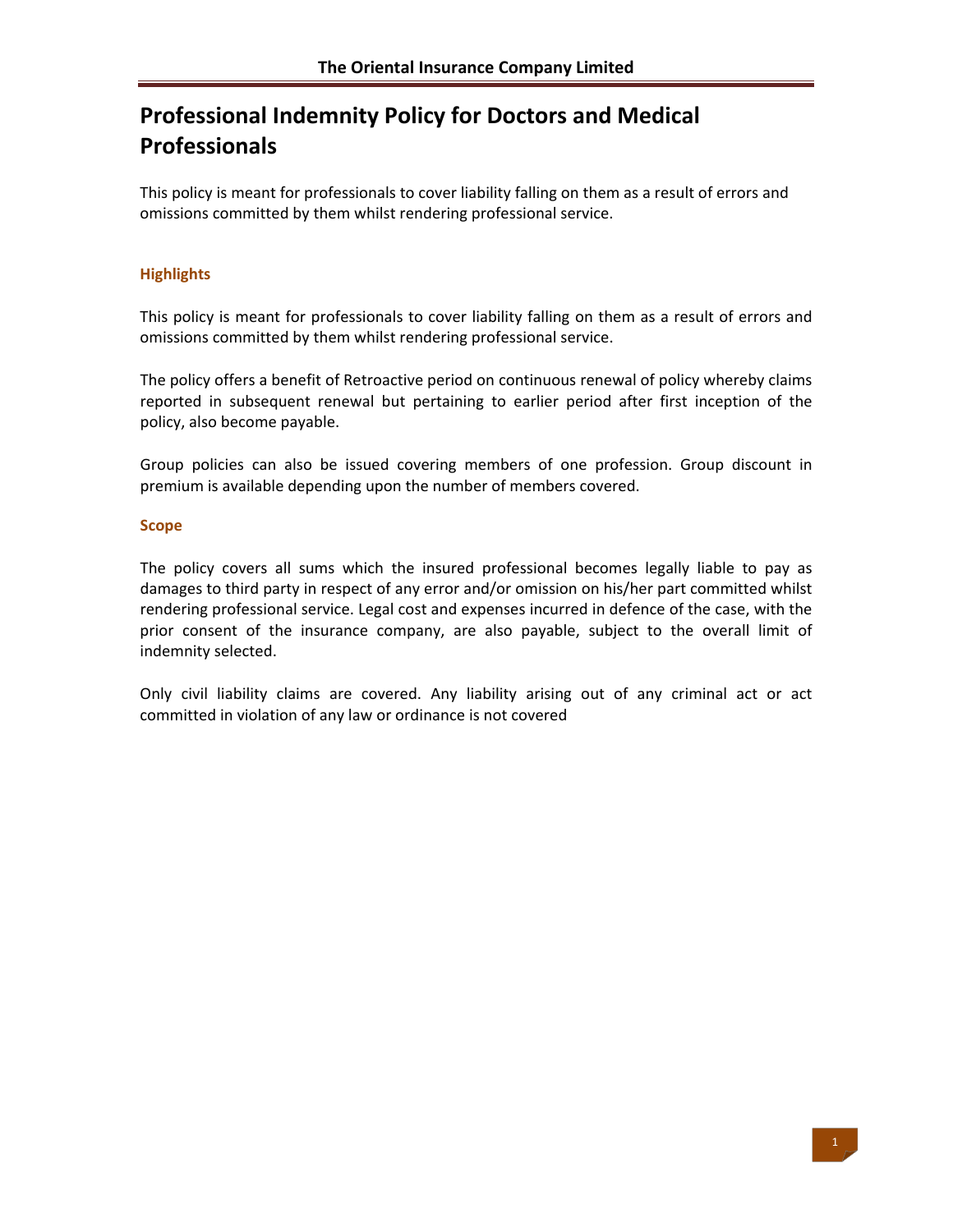# **Who can take the policy?**

The policy is meant for professionals. We issue 'Professional Indemnity' policies to the following group of professionals:‐

- i. Doctors and medical practitioners which covers registered medical practitioners like physicians, surgeons, cardiologists, pathologists etc.
- ii. Medical establishments ‐ which covers legal liability falling on the medical establishment such as hospitals and nursing homes, as a result of error or omission committed by any named professional or qualified assistants engaged by the medical establishment.
- iii. Engineers, architects and interior decorators.
- iv. Lawyers, advocates, solicitors and counsels.
- v. Chartered accountants, financial accountants, management consultants

# **How to select the sum insured**

In Professional Indemnity Policy, the sum insured is referred to as Limit of Indemnity. This limit is fixed per accident and per policy period which is called Any One Accident (AOA) limit and Any One Year (AOY) limit respectively. The ratio of AOA limit to AOY limit can be chosen from the following:

- a. 1:1
- b. 1:2
- c. 1:3
- d. 1:4

The AOA limit, which is the maximum amount payable for each accident, should be fixed taking into account the nature of activity of the insured and the maximum number of people who could be affected and maximum property damage that could occur, in the worst possible accident.

In the case of Professional Indemnity policy issued to engineers, architects, interior decorators, lawyers, advocates, solicitors, counsels, chartered accountants, financial accountants and management consultants, the Any One Accident (AOA) limit is restricted to 25% of the Any One Year (AOY) limit.

# **How to claim**

The term "liability" means responsibility and "legal liability" means responsibilities which can be enforced by law. Legal Liability may be classified into Criminal Liability and Civil Liability. Only Civil Liability claims are payable.

Civil Liability claims will arise if there is prima facie evidence of negligence by the insured resulting in injury or death to any third party or resulting in damage to property belonging to a person other than insured.